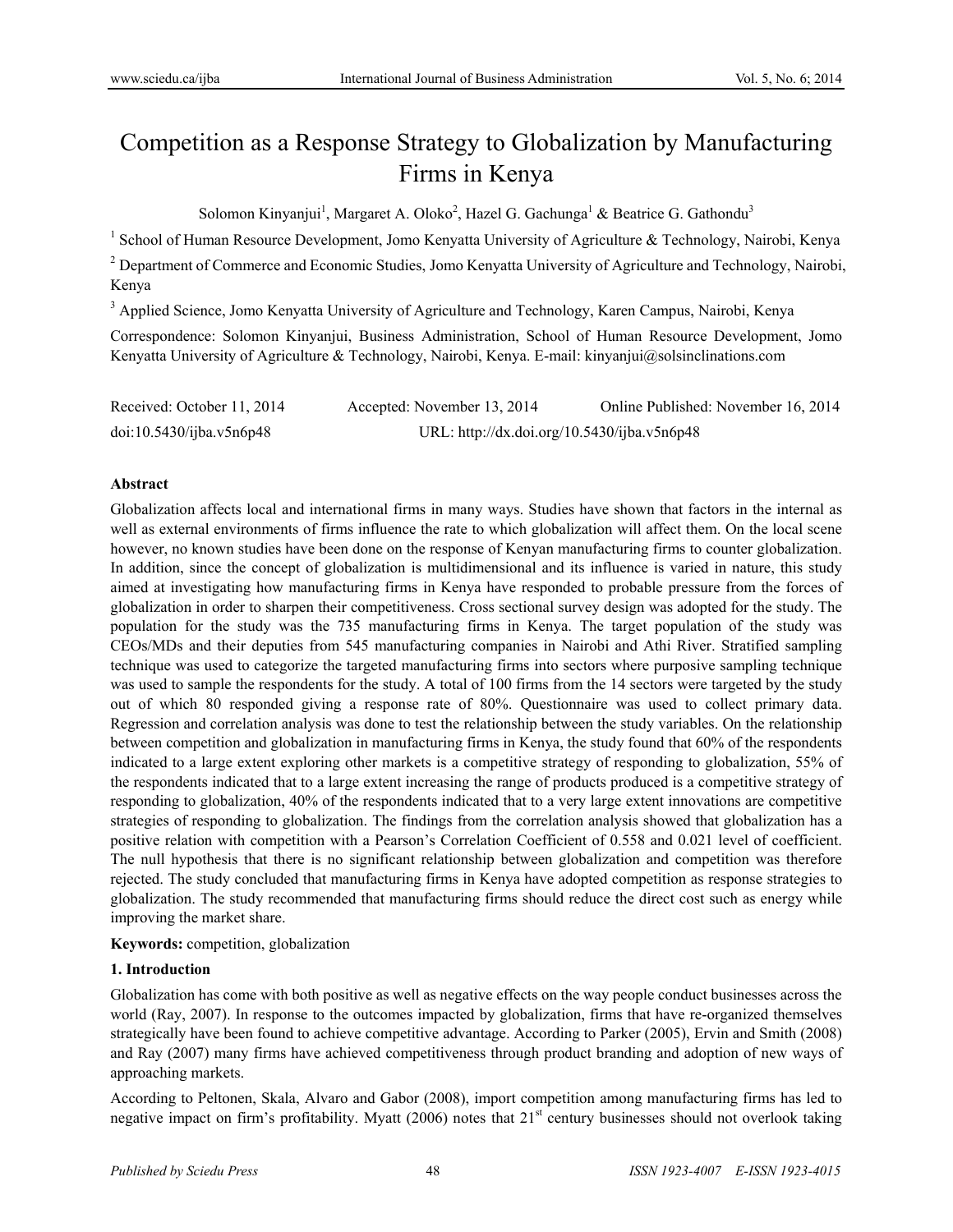advantage of the benefits inherent in globalization. He emphasizes that through globalization, firms can reposition themselves at a higher competitive level. Myatt adds that through globalization the international business boundaries have been opened thus allowing the movement of goods from one nation to another without many hindrances. Ervin and Smith (2008) further support this that through globalization, import and export business of nations has increased significantly. Other advantages of globalization to businesses are increased customer base courtesy of targeting international customers, stabilizing commodity prices, increased opportunities for a business to expand its revenues (Myatt, 2006), enhanced relationship and goodwill between nations and the ability to import expertise (Parker, 2005).

Several factors have led to globalization. Rowbotham (2000) asserts that a well functioning financial system adopted across the world after creation and easy supply of money across national economies; international trade imbalance; acute debt bothering the developing nations; and flexibility in the flow of financial capital are key drivers to globalization. Mussa (2000) on the other hand argues that opening up of national boundaries due to tastes, technology, and public policy, which interact in important ways has contributed to globalization. He presents political, economic and social factors as key drivers of globalization. Social factors such as tastes of people attract economic benefits to those who respond to such tastes through using appropriate technology to either produce or supply to such tastes.

Globalization has been seen to have significant effects on manufacturing firms across the world – whether positive or negative. This is because manufacturing firm's deal with the production of goods. Successful multinational firms do not only venture in any global market but also identify the opportunities resulting in a global market, then formulate a strategy that will enable the firm venture successfully. Therefore, a global strategy is a guide giving organizations ways to penetrate in the global markets. Livesey (2006) defines manufacturing as "the transformation of raw materials into finished products." This explains manufacturing firms as those, which handle raw materials and change these raw materials into finished goods. Therefore, given the current opening of global markets, manufacturing firms have been exposed to certain challenges that trigger the management to use diverse methods in response to this competition.

Firms operating in the same country and industry respond to globalization in very different ways. Empirical work using micro-level data on firms or plants initially highlighted this contrast for export decisions and how this decision correlates with observable firm performance measures such as size and productivity: only a subset of relatively bigger and more productive firms export. Bloom, Draca and Van-Reenen (2008) document a relationship between changes in the trading environment, firm innovation and skill upgrading, but on the import competition side. Firms in European industries most exposed to increased import competition from China respond by increasing their innovation and information technology intensity (Bernard, Jensen & Schott, 2006). Subsequent work has documented a wide ranging set of other responses to globalization that consistently vary across firms in the same country and industry, and are also strongly correlated with firm level performance measures: the number and location of export destinations, entry and exit from the domestic market, the range of products produced, the international organization of production and innovation activities such as research and development.

# *1.1 Statement of the Problem*

For a long time Kenya has been known as a nation with adequate political stability compared to its neighbours making it a favourable state to invest in (Muhoro, 2011). The country's weak unions and less saturated market also make Kenya a favourable place for investments (Firestone, Butler, Hardy & Karlin, 2009). As such, Kenya has attracted many international investors, who have caused competition in the local markets. This forms one of the explanations why the Kenyan market has been filled with products most of them from overseas markets particularly Asian countries like China and India (Miriga, 2010; Nyabiage, 2012). On the flipside however, with the increase in people's and societies' interconnectedness resulting from globalization, there has been continued threats to the stability of Kenya's market environment. These threats have manifested in the form of terrorism and kidnappings of both local and foreign nationals on Kenyan soil.

In Kenya, manufacturers have also had a fair share of challenges. They have struggled to attain a competitive cutting edge against multinational firms operating in the local market (Nyabiage, 2012). Even agricultural-produce manufacturers, though expected to perform well locally due to adequate availability of raw materials, have faced rapid competition from imported products. These challenges have affected local manufacturers trading internationally and locally. The statistics on the contribution of Kenya Gross Product by activity measured in market prices show that the contribution of the manufacturing sector is on the uptrend (KAM, 2011). On the side of growth rates by industry,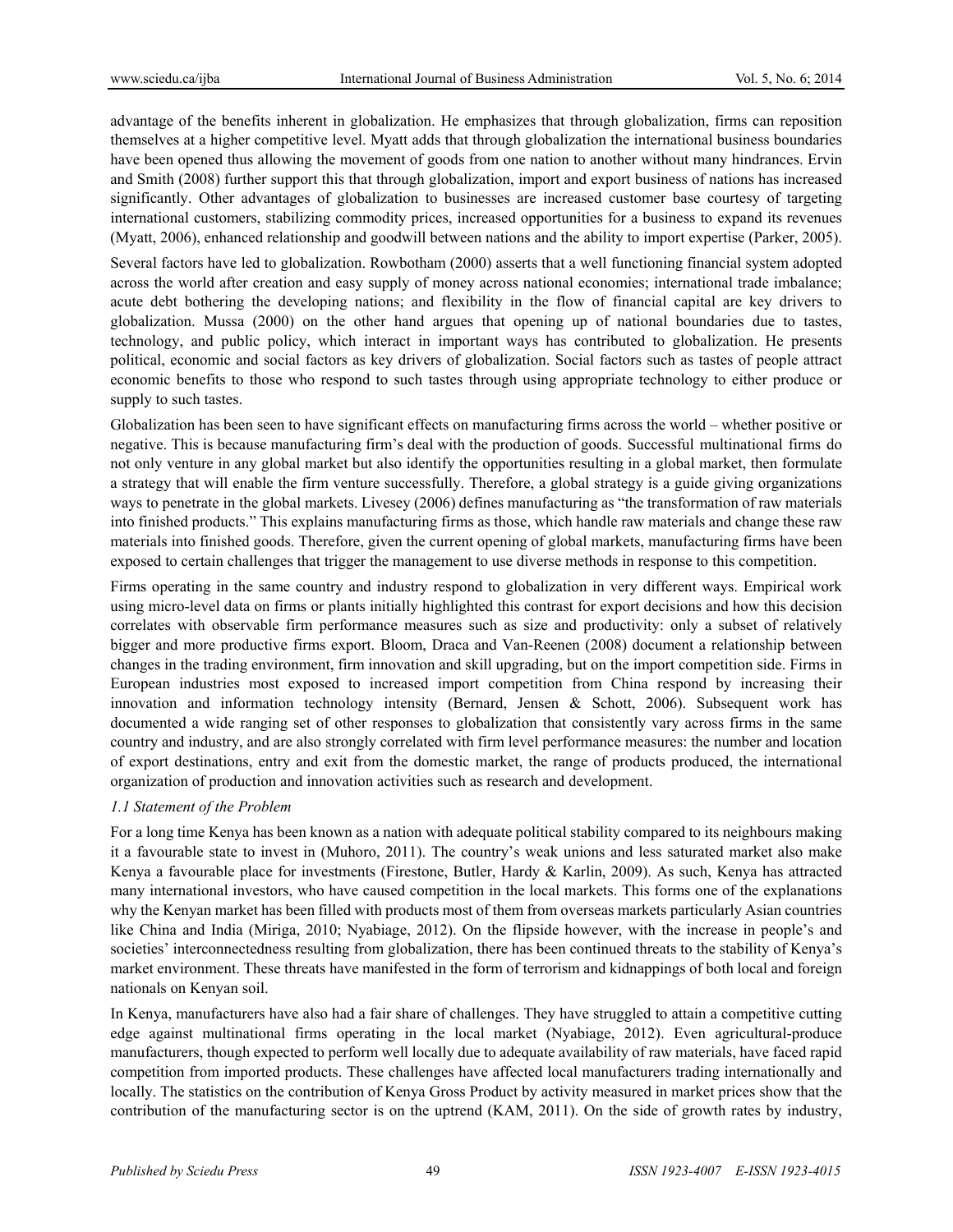statistics show that the growth of the manufacturing sector has been fluctuating with 2009 registering the lowest growth of 1.3% from the previous 3.5%, which later recovered in 2010 and 2011 (KAM, 2011).

There is a possibility that these fluctuations are caused by intensifying globalization and its effects on manufacturing firms. While a number of literary articles present discussions on globalization and its influence on business, little has been done to try to understand how firms are coping or responding to the ever-changing nature of globalization. According to Honkala, Goldstein, Thul, Baptist and Grugan (1999), inadequate response to the globalization phenomenon has made some countries like USA to observe increases in poverty levels. They further assert that this increase in levels of poverty has seen the gap between the rich and poor widening as poor people are denied better payment and jobs while higher profits and reduced costs continues to be experienced by corporation owners. Of particular importance is that such information in regard to manufacturing firms in Kenya is truly lacking. The reality is that globalization is an unavoidable phenomenon, and as such, this study seeks to establish the response of Kenyan manufacturing firms to globalization. The objective of the study was to explore the relationship between competition and globalization in manufacturing firms in Kenya.

# *1.2 Study Hypothesis*

H0: There is no significant relationship between competition and globalization.

# **2. Literature Review**

# *2.1 Five Forces of Competitive Position Model*

The study engaged Michael Porter's five forces of competitive position model to discuss and make meaning in the findings of the study. This model presents a simple way of analyzing the competitive strength of a firm or organization (Enz, 2010). According to Roy (2009), the five forces of competition championed by Porter are: existing competitive rivalry between firms; threat of new market entrants; bargaining power of buyers; power of suppliers; and threat of substitute products (including technology change), Figure 1.

Competitive rivalry also affects the success of firms in their competitive environments. The number of competitors as well as their capabilities and magnitude will determine the intensity of rivalry. Industry rivalry is considered high when: customers have low switching costs; there are high exit barriers; the industry is growing; and there are high fixed costs that lead to high production and lower prices (Hill & Jones, 2010). Rivalry has been seen to constitute price wars, advertising wars and difficulty in competing (Enz, 2010).

The bargaining power of buyers is the potential with which buyers will bargain down the prices charged by firms or the power by which they will demand better quality and service of products (Hill & Jones, 2010). When the buyers have a strong bargaining power, they will be few in number. Since they have a high purchasing power, they will purchase in large (bulk) quantities. They are well informed about the product and the market; the cost of switching to a competitor's product is low; when the product is not differentiated; or when the shipping cost is low. In this way, buyers are identified as a threat to the firm.

The bargaining power of the suppliers is considered as the ability of suppliers to increase prices of inputs. Strong suppliers deny firms of their profits through increasing their costs. Suppliers gain a higher bargaining power when there are few substitutes; they cannot be substituted; they are unique; they have high switching cost; or they are a significant input to the buyers' products. In this case the suppliers pose a threat to the profits of the firm since they dictate to the firm (Hill & Jones, 2010).

Threat of substitute products considers how easily the customers of a firm can shift to competitor products (Roy, 2009). In case a firm's customers can easily switch to competitor products, it means that the firm is likely to loose its market grip, something that will significantly affect the firm's business activities and revenue, and, depending on the magnitude of the switch, failure of the firm. A successful firm is one that exists in a market where the threat to substitute products is very low.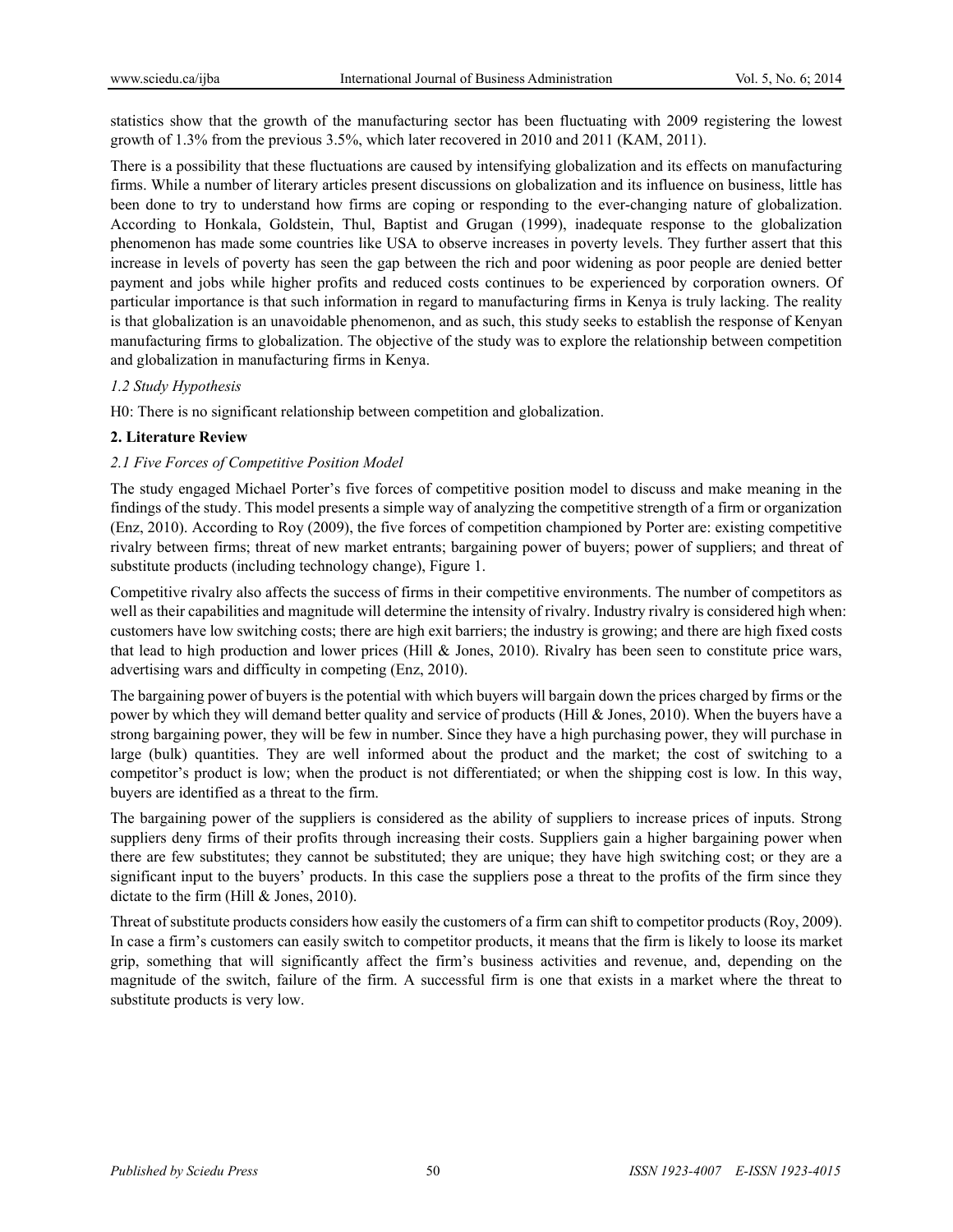



Figure 1. Porter's five forces of competitive position

Adapted from: Enz (2010).

Since globalization opens the boundaries of trade among nations and firms from different regions of the world, these five forces of competition model significantly helped explain the study variables under a globalized market. For instance, globalization has seen increased rivalry due to increased competition. It has also reduced the entry barriers to several areas of business. This model therefore played a significant role in discussing the findings of this study.

# *2.2 Competition and Globalization*

Hannah and Camilla (2008) did a study to investigate the branding strategies of MNCs in international markets. Two research questions were addressed: how can the branding strategies of MNCs in international markets be described and how can the factors determining MNCs' choice of branding strategies in international markets be described. Two qualitative case studies of well-known MNCs, Proctor & Gamble and Sony Ericsson were conducted; the first an example of a company with a product brand strategy and the latter one with a corporate brand strategy. The findings of the study revealed that MNCs use either a product brand strategy, or a corporate brand strategy. However, there may be mixtures of the two types, but emphasis is typically on one of them. A product brand strategy is characteristically used when a company offers multiple products within different business segments, and when there are several different target groups. With a corporate brand strategy, the corporate name and the brand are the same. There is typically a master brand which has the same name as the corporation, and which may have additional sub-brands. It was found that the factors determining the branding strategy in international markets are stakeholder interests, corporate image and reputation, market complexity, as well as marketing costs.

Uslay (2005) did a study on the role of pricing strategy in market defense. He attempted to shed light on the role that price plays in preemptive and post-entry market defense of firms. As such, the questions tackled included: how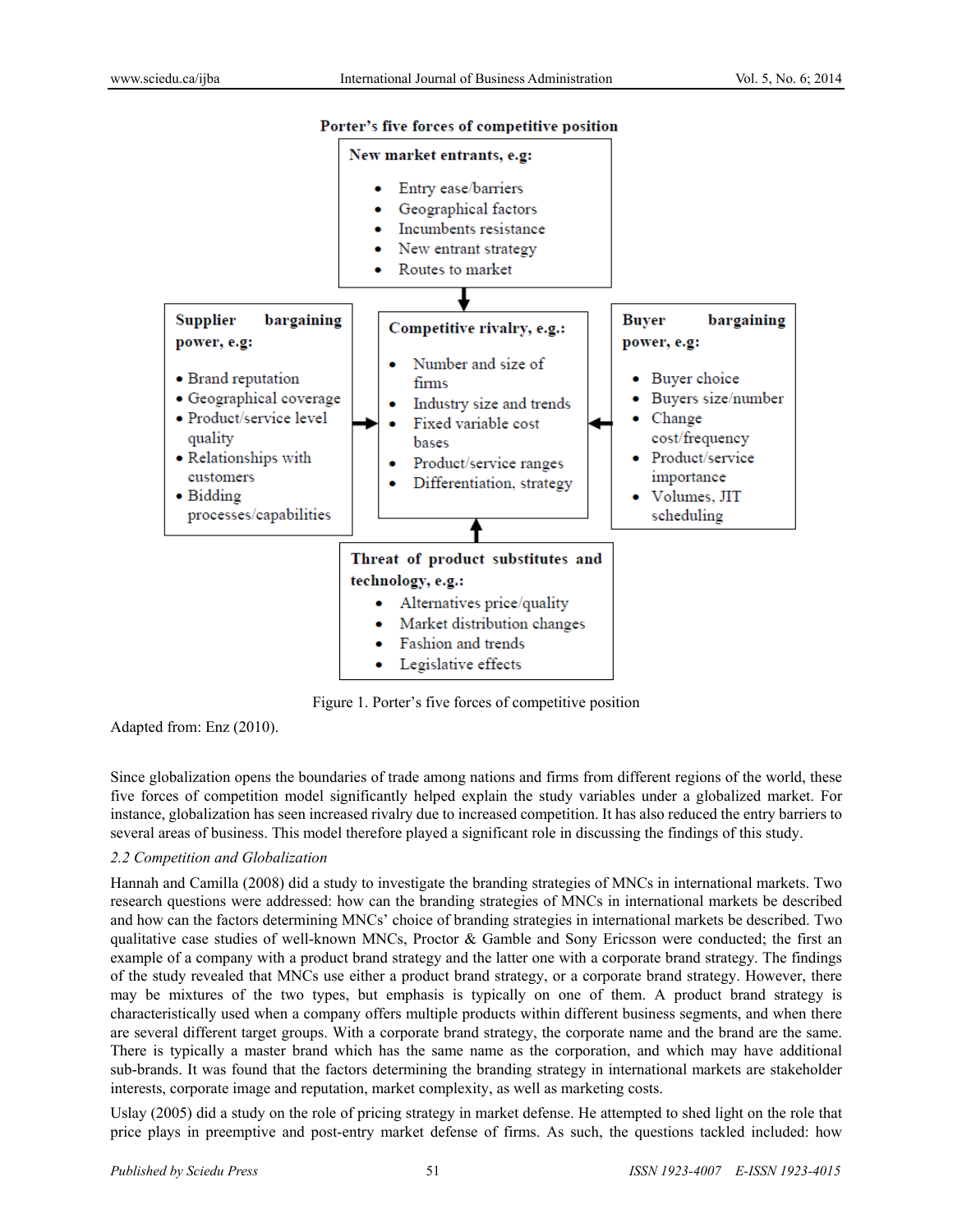effective is price as an entry-deterrence tool; in conjunction with firm and market specific barriers to entry; and as a post-entry retaliation mechanism? What are the facilitating conditions for limit, aggressive (predatory), competitive and supra-competitive pricing? What are the (long-term) consequences of these strategies? Dynamic process model was adopted for the study where hypotheses were tested in a key network industry – the airline industry. Building upon the advantages of multiple methods a triangulation, the study found that both limit pricing and predatory pricing can serve as effective strategies for the incumbents' market defense. Predatory use of pricing in network industries may diminish consumer welfare. Results also suggest that firm specific barriers have a more significant role in market defense than market specific barriers.

According to Friedman (2006), globalization leads to increased competition due to the introduction of products from countries all around the globe with ever-increasing lower prices. It used to be that firms would only compete against firms that were geographical close and of similar size. Now with globalization, companies are competing against other companies all around the globe and all of different sizes. This growing competition also leads to what is known as commoditization; where there are so many companies with so many similar goods that a company's specific good becomes a commodity in its market because there are so many others just like it. The rate at which commoditization has occurred was unanticipated as well; just a few years ago organizations were competing against a few companies with some similar products (Friedman, 2006).

Studies have examined the heterogeneity in firms' responses to product competition in terms of changes in their productivity (the other part of "capability"). Aghion et al. (2005) hypothesized that within-industry variation in firm performance should increase with competition, as those firms further from the frontier and in regions with poorer business institutions invest less while those close to the frontier will invest more in new technologies and production processes. They analyze a three-digit industry data available for all the states in India for the period 1980–97 and find that entry liberalization (de-licensing) led to an increase in within-industry inequality in output, labour productivity and total factor productivity.

Sabirianova, Svejnar and Terrell (2005) also find support for heterogeneous effects of firm entry on firm performance in Russian and Czech industrial firms. They find that entry by foreign firms in a given industry has a positive effect on the productivity of foreign firms (which are at or close to the frontier) but a negative effect on the productivity of domestic firms (which are laggards compared with foreign firms). This study seeks to find out whether competition has been adopted as a response strategy to the effects of globalization.

#### **3. Methodology**

This study was carried out in manufacturing companies registered with KAM in Nairobi County and Athi River in Mavoko Sub-County of Machakos County. The study targeted the senior most ranking officer (MDs or CEOs) and their deputies. The study targeted those manufacturing companies who are registered with KAM and are based in the selected regions. The target population for the study was therefore 560 (80% of 700) manufacturing companies. The study targeted 100 companies in the following sectors: building, mining and construction; chemical and allied; energy, electrical and electronics; fresh produce; food and beverage; leather and foot ware; metal and allied; paper and board; pharmaceutical and medical equipment; plastics and rubber; services and consultancy; textiles and apparels; and timber, wood and furniture. A total of 80 companies participated in the study. Questionnaires were used as instrument for data collection. Both quantitative and qualitative data analysis techniques were used. Quantitative data was analyzed using descriptive statistics while qualitative data was analyzed thematically. Inferential statistics such as correlation and regression analysis were used to test on the relationship between the variables of the study.

Linear regression model was used in the study

$$
Y=\beta_0+\beta_1X_1+\epsilon
$$

Where:

Y is the dependent variable (Globalization)

X is the independent variable, i.e.

 $X_1$  – Competition

 $\beta_i$ <sub>(i=1)</sub> was the parameters associated with the corresponding independent variable that was estimated (partial regression coefficients)

 $\beta_0$  is the intercept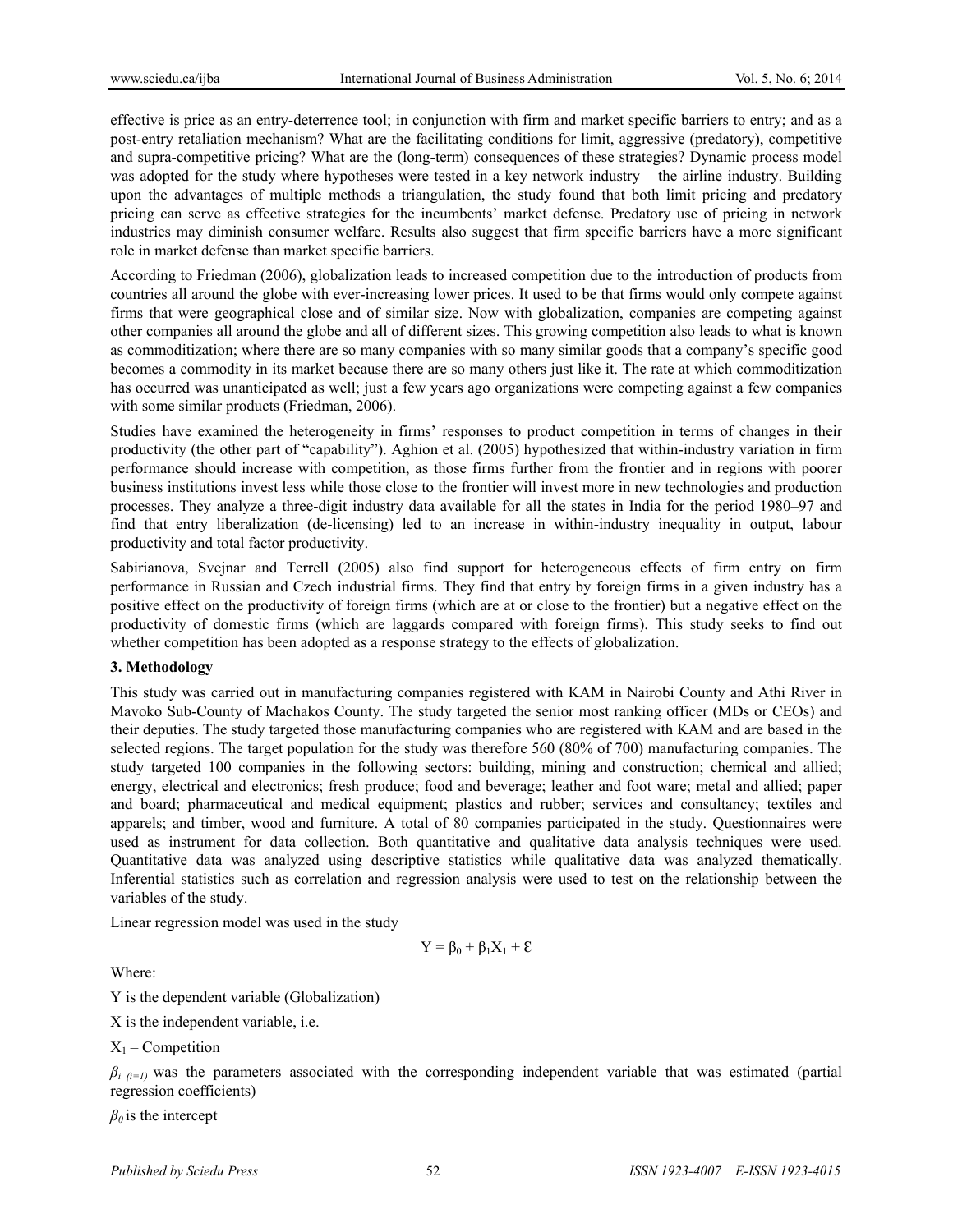$\mathcal E$  is the error variability (error term)

# **4. Findings of the Study**

The study adopted factor analysis in order to reduce the number of indicators or factors under each research variable and retain the indicators capable of explaining the responses to globalization adopted by manufacturing firms in Kenya. The retained factors had loading values of above 0.4 and were used for further analysis. Hair et al. (1998) recommends use of factors with factor loading above 0.4. This is also supported by Tabachnick and Fidell (2007) using more stringent cut offs going from 0.32 (poor), 0.45 (fair), 0.55 (good), 0.63 (very good) or 0.71 (excellent).

To measure the reliability of the gathered data, Cronbach's alpha was used. Cronbach's alpha is a coefficient of reliability that gives an unbiased estimate of data generalizability (Zinberg, 2005). An alpha coefficient of 0.70 or higher indicated that the gathered data is reliable as it has a relatively high internal consistency and can be generalized to reflect opinions of all respondents in the target population (Zinbarg, 2005). The following sub-sections present factor analysis for the indicators of competition.

Table 1 shows Cronbach's alpha of all indicators for competition. Cronbach's alpha results in the component column were computed using results of all indicators. The results revealed that all the indicators/factors had a loading more than 0.4.

|                                           | Component | <b>Cronbach Alpha</b> |
|-------------------------------------------|-----------|-----------------------|
| Focused low cost strategy                 | .879      | .834                  |
| Exploring other markets                   | .864      |                       |
| Overall low cost provider strategy        | .751      |                       |
| Innovations                               | .716      |                       |
| Broad differentiation strategy            | .693      |                       |
| Focused differentiation strategy          | .637      |                       |
| Increasing the range of products produced | .495      |                       |

Table 1. Competition reliability and factor analysis results

Table 1 shows that Cronbach's alpha result of all competition indicators was 0.834 and the factor loading results were between 0.495 and 879. This implies that all the indicators were retained for further analysis. Using all the competition indicators, the value of Cronbach's alpha was computed again and generated similar value of 0.834. This indicated that data collected using all the competition indicator values were reliable since the Cronbach's alpha value was above 0.70. The study hence deduced that all the seven competition indicators were reliable in determining competition as a response to globalization. These indicators were later used for further analysis.

Descriptive statistics were used to describe the basic features of the data in the study. They provide simple summaries of the sample and measures. Descriptive statistics such as frequencies and percentages were used to analyze the data.

| wore =: competition +erowo groommation wo w threat |                     |    |         |                |                 |  |  |
|----------------------------------------------------|---------------------|----|---------|----------------|-----------------|--|--|
| <b>Group Statistics</b>                            |                     |    |         |                |                 |  |  |
|                                                    | <b>THREAT</b>       | N  | Mean    | Std. Deviation | Std. Error Mean |  |  |
| <b>COMPETITION</b>                                 | <b>NOT A THREAT</b> |    | 13.5603 | 1.46838        | .51915          |  |  |
|                                                    | THREAT              | 31 | 14.0768 | 3.84317        | .69025          |  |  |

Table 2. Competition versus globalization as a threat

Table 2 shows that difference between the two means is significant an indication that there is significant difference in competition and perception of globalization as a threat. This means that firms in high competition industries view globalization as a threat thus they have adopted competition strategies as a response to globalization.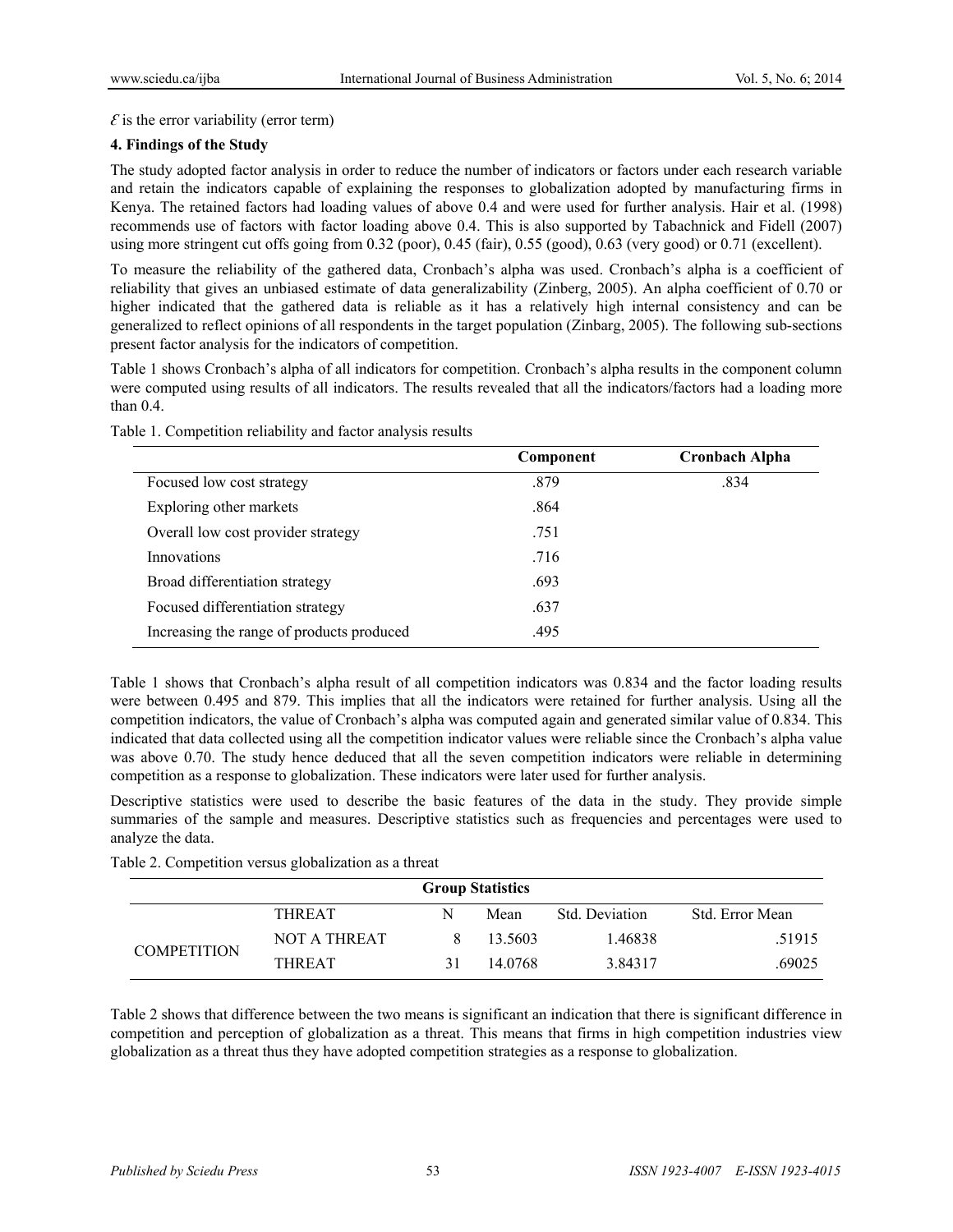

Figure 2. Competition versus globalization as a threat

Figure 2 shows that firms that were in highly competitive markets saw globalization as a threat while those in less competitive markets did not see globalization as a threat.

Table 3. T-test for equality of means for competition

|                    |                                   | t-test for Equality of Means |        |                      |                               |            |                                                 |         |
|--------------------|-----------------------------------|------------------------------|--------|----------------------|-------------------------------|------------|-------------------------------------------------|---------|
|                    |                                   | T                            | df     | Sig.<br>$(2-tailed)$ | Mean<br>Difference Difference | Std. Error | 95% Confidence<br>Interval of the<br>Difference |         |
|                    |                                   |                              |        |                      |                               |            | Lower                                           | Upper   |
| <b>COMPETITION</b> | Equal<br>variances<br>assumed     | $-.370$                      | 37     | .713                 | $-51656$                      | 1.39550    | $-3.34410$                                      | 2.31099 |
|                    | Equal<br>variances<br>not assumed | $-.598$                      | 31.012 | .554                 | $-51656$                      | .86369     | $-2.27804$                                      | 1.24493 |

Table 3 shows that there is no significant difference in competition between companies that saw globalization as a threat and those, which did not at 95% level of confidence. This means that firms saw globalization as a threat thus they adopted competition as a response strategy to globalization. This is an indication that manufacturing firms have adopted competition as responses strategies as a response to pressure of globalization.

# *4.1 Competition and Globalization*

To test on the relationship between competition and globalization in manufacturing firms in Kenya, the respondents were given different statements on the competitive strategies used by manufacturing firms. The findings of the study were as presented in Table 4.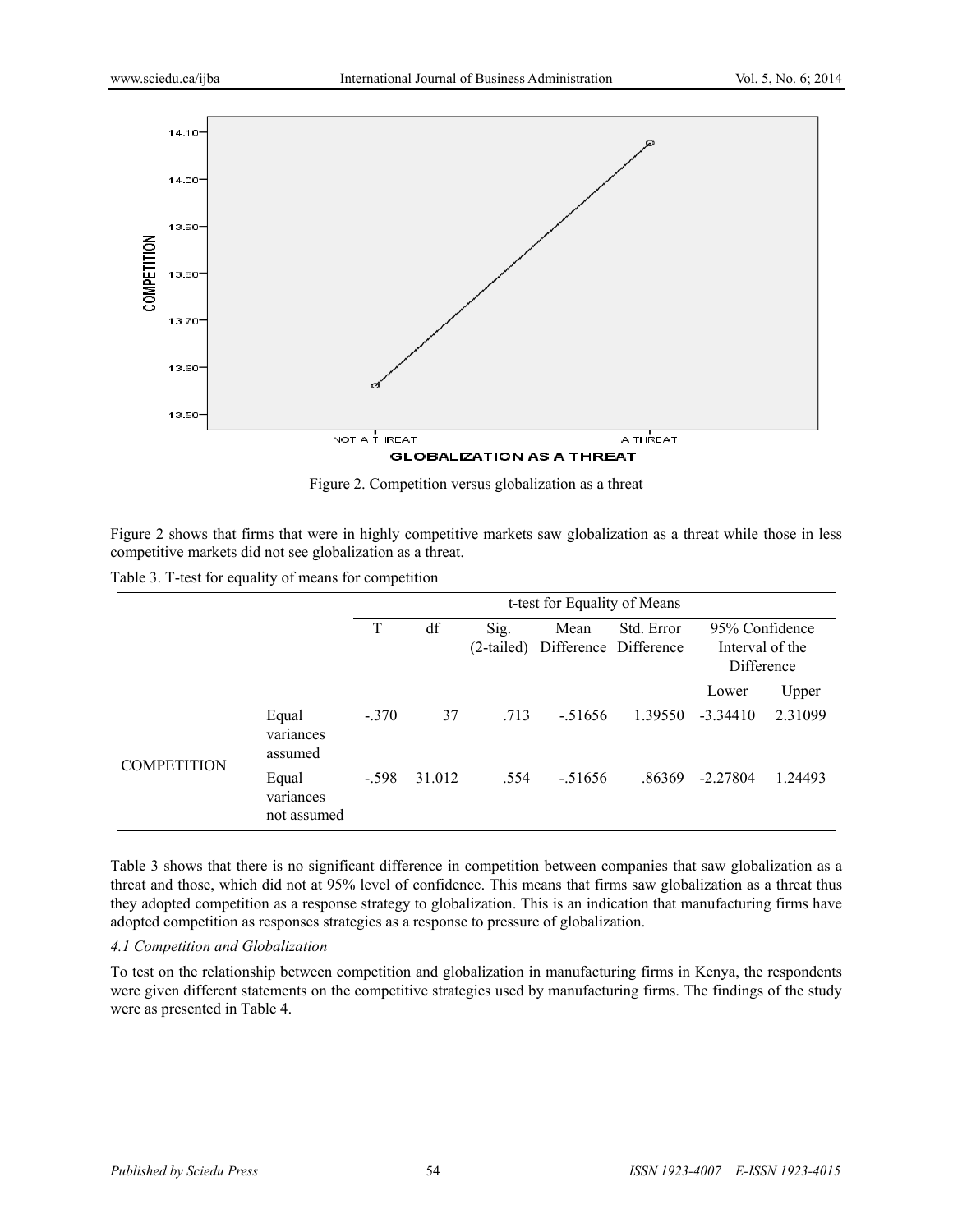|                                              | No extent | <b>Small</b> | <b>Neutral</b> | Large    | <b>Very Large</b> | <b>Total</b> |
|----------------------------------------------|-----------|--------------|----------------|----------|-------------------|--------------|
|                                              | at all    | extent       |                | extent   | extent            |              |
| Exploring other markets                      | $0.0\%$   | $0.0\%$      | $10.0\%$       | $60.0\%$ | $30.0\%$          | 100.0%       |
| Innovations                                  | $0.0\%$   | $5.0\%$      | $25.0\%$       | $30.0\%$ | $40.0\%$          | 100.0%       |
| Focused low cost strategy                    | $0.0\%$   | $10.0\%$     | $30.0\%$       | 30.0%    | $30.0\%$          | $100.0\%$    |
| Increasing the range of products<br>produced | $5.0\%$   | $0.0\%$      | $5.0\%$        | 55.0%    | $35.0\%$          | 100.0%       |
| Overall low cost provider strategy           | $5.0\%$   | $10.0\%$     | $15.0\%$       | $40.0\%$ | $30.0\%$          | $100.0\%$    |
| Focused differentiation strategy             | $0.0\%$   | $5.0\%$      | $30.0\%$       | 23.8%    | 41.3%             | $100.0\%$    |
| Broad differentiation strategy               | $0.0\%$   | $10.0\%$     | 35.0%          | 15.0%    | $40.0\%$          | 100.0%       |

#### Table 4. Competition

The findings on Table 4 shows that 60% of the respondents indicated to a large extent exploring other markets is a competitive strategy of responding to globalization, 55% of the respondents indicated that to a large extent increasing the range of products produced is a competitive strategy of responding to globalization, 40% of the respondents indicated that to a very large extent innovations are competitive strategies of responding to globalization. From these findings, it is evident that one of the responses to globalization, which has been adopted by manufacturing firms in Kenya, is competition.

The respondents were further asked to mention other strategies adopted by manufacturing firms in Kenya to respond to globalization. The following were mentioned: upgraded website, corporate partnership with distributors around the globe & branches in other African economies; infrastructure; information technology; social media marketing and branding; marketing segmentation; pricing strategies; market skimming; coming up with ISO friendly products and quality of goods. This is an indication that there are other responses to globalization other than adoption of technology, managerial innovation, resource management, distribution chain and completion that were not tested in the study.

# *4.2 Correlation Analysis*

This study conducted correlation analysis to test on the strength of association/relationship between the study variables. Correlation is a measure of the relationship or association between two continuous numeric variables. It indicates both the direction and degree to which they vary with one another from case to case without implying that one is causing the other. Correlation analysis results give a correlation coefficient which measures the linear association between two variables (Crossman, 2013).

Values of the correlation coefficient range between -1 and +1. A correlation coefficient of +1 indicates that two variables are perfectly related in a positive linear. A correlation of -1 indicates that two variables are negatively linearly related and a correlation efficient of 0 indicates that there is no linear relationship between two variables (Wond, 2012).

To clearly show the correlation analysis results, the study used scatter plots diagrams. A scatter plot diagram is a graph that shows the relationship between two quantitative variables. Scatter plots are used to investigate the possible relationship between two variables.

When interpreting the scatter diagram, the issues to b considered includes:

If the points scatter in a band running from lower left to upper, there is a positive correlation (if X increase, Y increases).

If the points cluster in a band from upper left to lower right, there is a negative correlation (if X decreases, Y increases)

When a straight line is drawn or curve through the data so that it fits as well as possible, the more points cluster closely around the line of best fit, the stronger the relationship that exists between two variables (Rumsey, 2012).

To establish whether competition is one of the responses to globalization, a scatter plot diagram of the correlation of competition and globalization was plotted.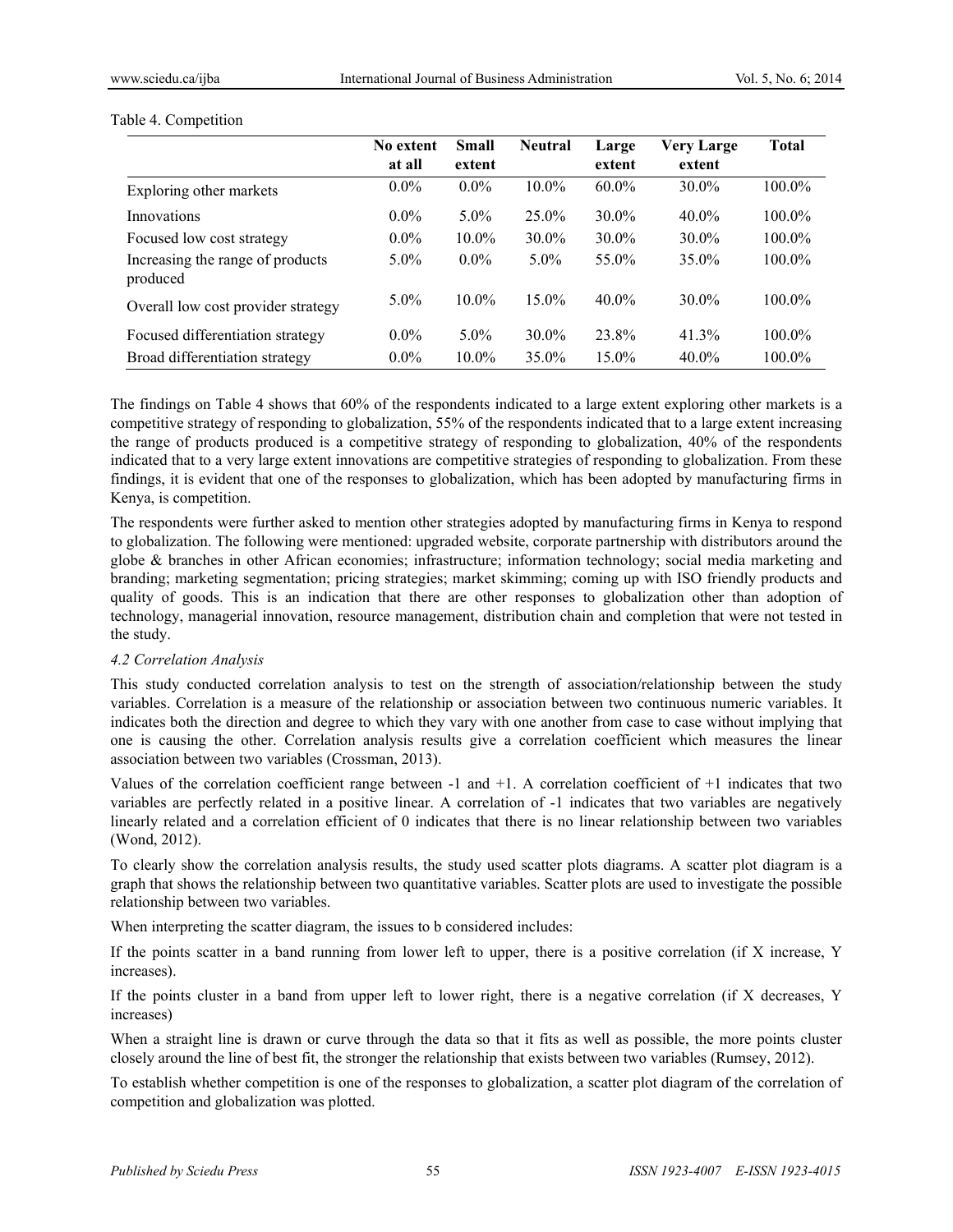

Figure 3. Competition as a response to globalization

Figure 3 shows a scatter plot diagram of correlation of competition versus globalization. As can be observed in the figure, all the points tend to concentrate from left to upper part of the diagram. These findings imply that there is a strong positive correlation between competition and globalization

The symmetric matrix with Pearson correlations given below in Table 5 shows that the Pearson correlation coefficient was 0.423 and this demonstrates that distribution chain have a positive correlation with globalization.

Table 5. Correlations

|                       |                     | <b>GLOBAILIZATION</b> | <b>COMPETITION</b> |
|-----------------------|---------------------|-----------------------|--------------------|
|                       | Pearson Correlation |                       | $.423$ **          |
| <b>GLOBAILIZATION</b> | $Sig. (2-tailed)$   |                       | .000               |
|                       | N                   | 80                    | 80                 |
|                       | Pearson Correlation | $.423$ **             |                    |
| <b>COMPETITION</b>    | Sig. (2-tailed)     | .000                  |                    |
|                       | N                   | 80                    | 80                 |

\*\*. Correlation is significant at the 0.01 level (2-tailed).

#### *4.3 Regression Analysis*

Regression analysis was further carried out to establish the statistical significance between the study variables. Regression analysis was presented using regression model summary tables, Analysis Of Variance (ANOVA) table and beta coefficient tables.

#### **Regression Analysis on Competition and Globalization**

Regression analysis was done to determine the relationship between competition and globalization.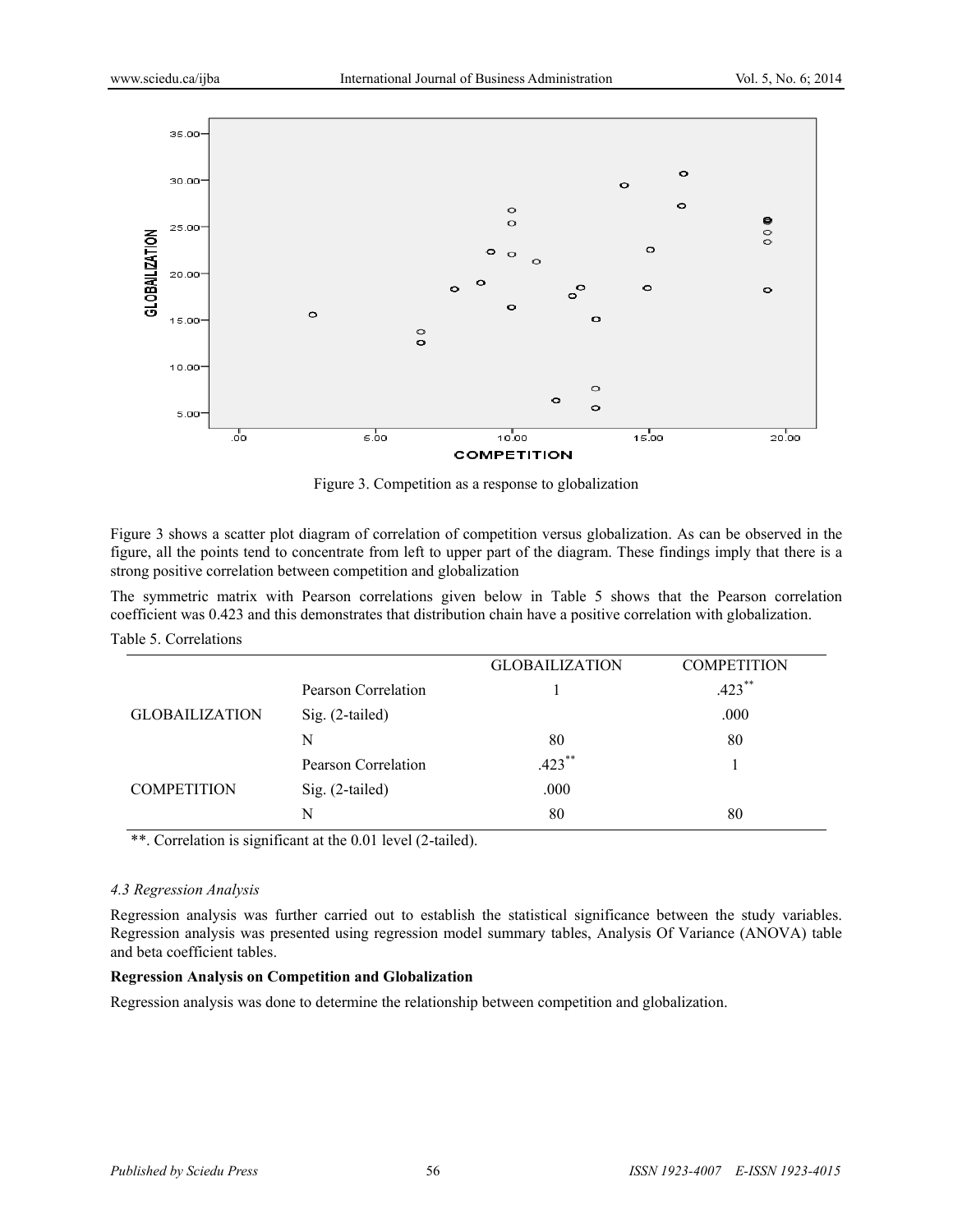

Figure 4. Regression analysis on competition and globalization

Table 6 shows that the coefficient of determination R square is 0.179 and R is 0.423 at 0.05 significant level. The coefficient of determination indicates that 17.9% of the variation in the response to globalization is explained by competition.

Table 6. Regression

| <b>Model Summary</b> |               |          |                   |                            |  |  |  |
|----------------------|---------------|----------|-------------------|----------------------------|--|--|--|
| Model                |               | R Square | Adjusted R Square | Std. Error of the Estimate |  |  |  |
|                      | $423^{\rm a}$ | 179      | 169               | 5.97093                    |  |  |  |

a. Predictors: (Constant), COMPETITION

Table 7 presents the results of Analysis of Variance (ANOVA) on competition versus globalization. The ANOVA results for regression coefficient indicates that the significance of the F is 0.00 which is less than 0.05 hence implying that there is a positive significant relationship between competition and globalization.

# Table 7. ANOVA<sup>a</sup>

|       | <b>ANOVA</b> <sup>a</sup> |                |    |             |        |                   |  |  |
|-------|---------------------------|----------------|----|-------------|--------|-------------------|--|--|
| Model |                           | Sum of Squares | df | Mean Square |        | Sig.              |  |  |
|       | Regression                | 606.821        |    | 606.821     | 17.021 | .000 <sup>b</sup> |  |  |
|       | Residual                  | 2780.859       | 78 | 35.652      |        |                   |  |  |
|       | Total                     | 3387.680       | 79 |             |        |                   |  |  |

a. Dependent Variable: GLOBAILIZATION

b. Predictors: (Constant), COMPETITION

Further analysis determined beta coefficients of competition versus globalization. Table 8 shows that there is significant relationship between competition and globalization. Since the coefficient of competition is 0.639 which is statistically greater than zero. The t statistic is 4.126 which is greater than zero. This demonstrates that competition have a positive influence on globalization.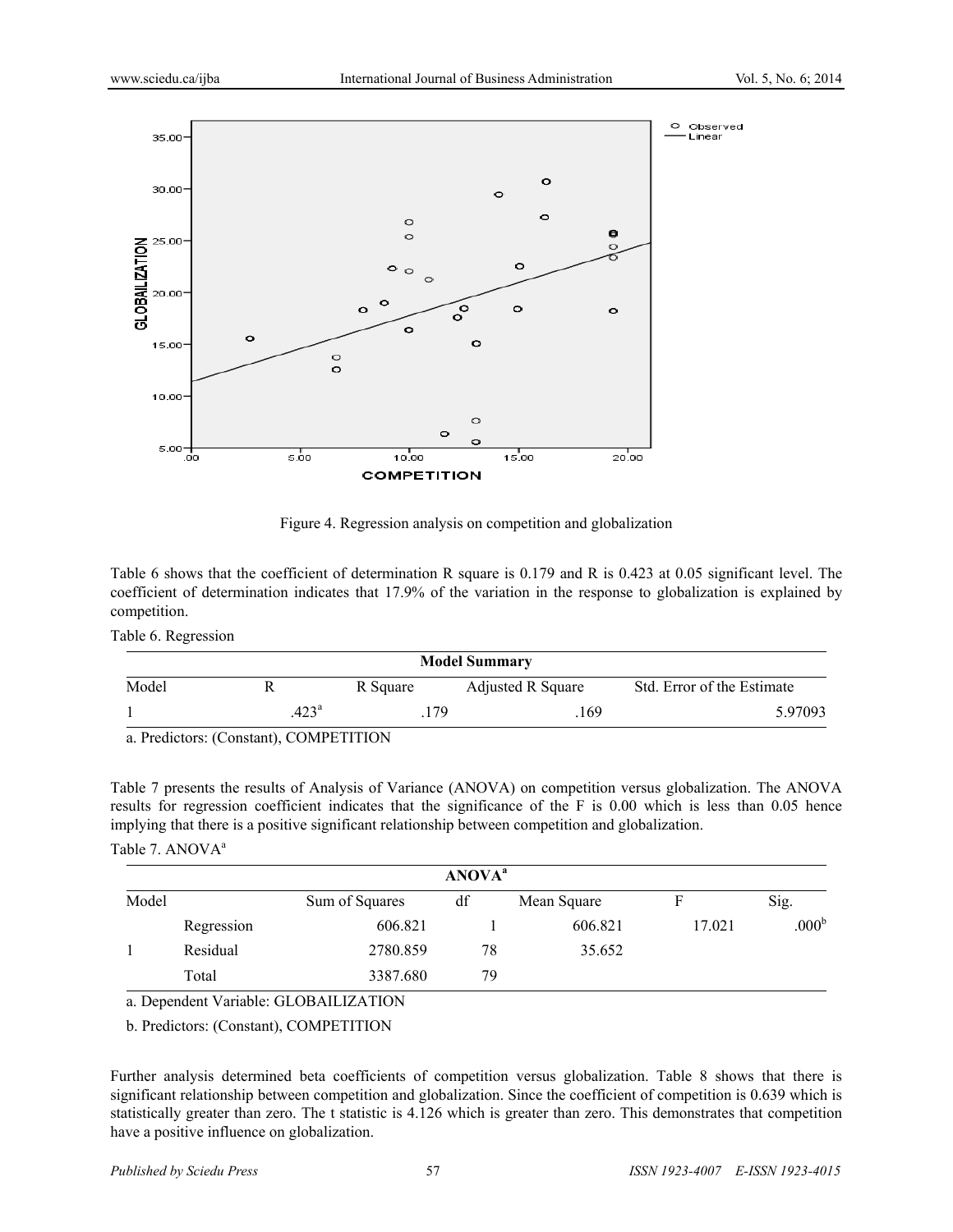#### Table 8. Coefficients<sup>a</sup>

| Model<br>Unstandardized Coefficients |        | Standardized<br>Coefficients |              | Sig.    |      |
|--------------------------------------|--------|------------------------------|--------------|---------|------|
|                                      | В      | Std. Error                   | <b>B</b> eta |         |      |
| (Constant)                           | 11.372 | 2.065                        |              | 5.508   | .000 |
| <b>COMPETITION</b>                   | .639   | .155                         | 423          | 4 1 2 6 | .000 |

a. Dependent Variable: GLOBAILIZATION

The alternative hypothesis that there is significant relationship between competition and globalization is the therefore accepted (P. value is 0.000). Thus, competition is used as a response to globalization.

#### **5. Discussion**

The factor analysis result on competition had a Cronbach's alpha of 0.834. The study therefore deduced that all the competition indicators to be reliable in assessing competition as a response to globalization in the manufacturing firms in Kenya. All the competition indicators such as low cost strategy, exploring other markets, innovations and differentiation strategy were later used for further analysis.

Descriptive statistics result showed that 60% of the respondents indicated to a large extent 55% of the respondents indicated that to a large extent increasing the range of products produced is a competitive strategy of responding to globalization, 40% of the respondents indicated that to a very large extent innovations are competitive strategies of responding to globalization. According to Friedman (2006), globalization leads to increased competition due to the introduction of products from countries all around the globe with the ever-increasing lower prices. It used to be that firms would only compete against firms that were geographical close and of similar size. Now with globalization, companies are competing against other companies all around the globe and of all different sizes. From these findings, it is evident that one of the responses to globalization, which has been adopted by manufacturing firms in Kenya is competition.

Other competition related strategies adopted by manufacturing firms in Kenya to respond to globalization included: upgrading the website, corporate partnership with distributors around the globe  $\&$  branches in other African economies; infrastructure; information technology; social media marketing and branding; marketing segmentation; pricing strategies; market skimming; coming up with ISO friendly products and quality of goods. These findings are in line with the findings of a study done by Hannah and Camilla (2008) who found that MNCs use either a product brand strategy, or a corporate brand strategy to gain competitive advantage. However, there may be mixtures of the two types, but emphasis is typically on one of them. A product brand strategy is characteristically used when a company offers multiple products within different business segments, and when there are several different target groups. With a corporate brand strategy, the corporate name and the brand are the same. There is typically a master brand which has the same name as the corporation, and which may have additional sub-brands. It was found that the factors determining the branding strategy in international markets are stakeholder interests, corporate image and reputation, market complexity, as well as marketing costs.

Pearson correlation analysis of competition results gave a correlation of 0.423, which demonstrated that competition has a positive correlation with globalization. Regression model of competition versus globalization gave a coefficient of determination of R square is 0.179 and R is 0.423 at 0.05 significant level. The coefficient of determination indicated that 17.9% of the response to globalization is explained by competition. This implies that there exists a strong positive relationship between competition and response to globalization.

# **6. Summary of Findings**

On the relationship between competition and globalization in manufacturing firms in Kenya, the study found that 60% of the respondents indicated to a large extent exploring other markets is a competitive strategy of responding to globalization, 55% of the respondents indicated that to a large extent increasing the range of products produced is a competitive strategy of responding to globalization, 40% of the respondents indicated that to a very large extent innovations are competitive strategies of responding to globalization. The findings are in line with the findings by Friedman (2006) that globalization leads to increased competition due to the introduction of products from countries all around the globe with the ever-increasing lower prices. He added that in the past, firms would only compete against firms that were geographically close and of similar size. Now with globalization, companies are competing against other companies all around the globe and of all different sizes.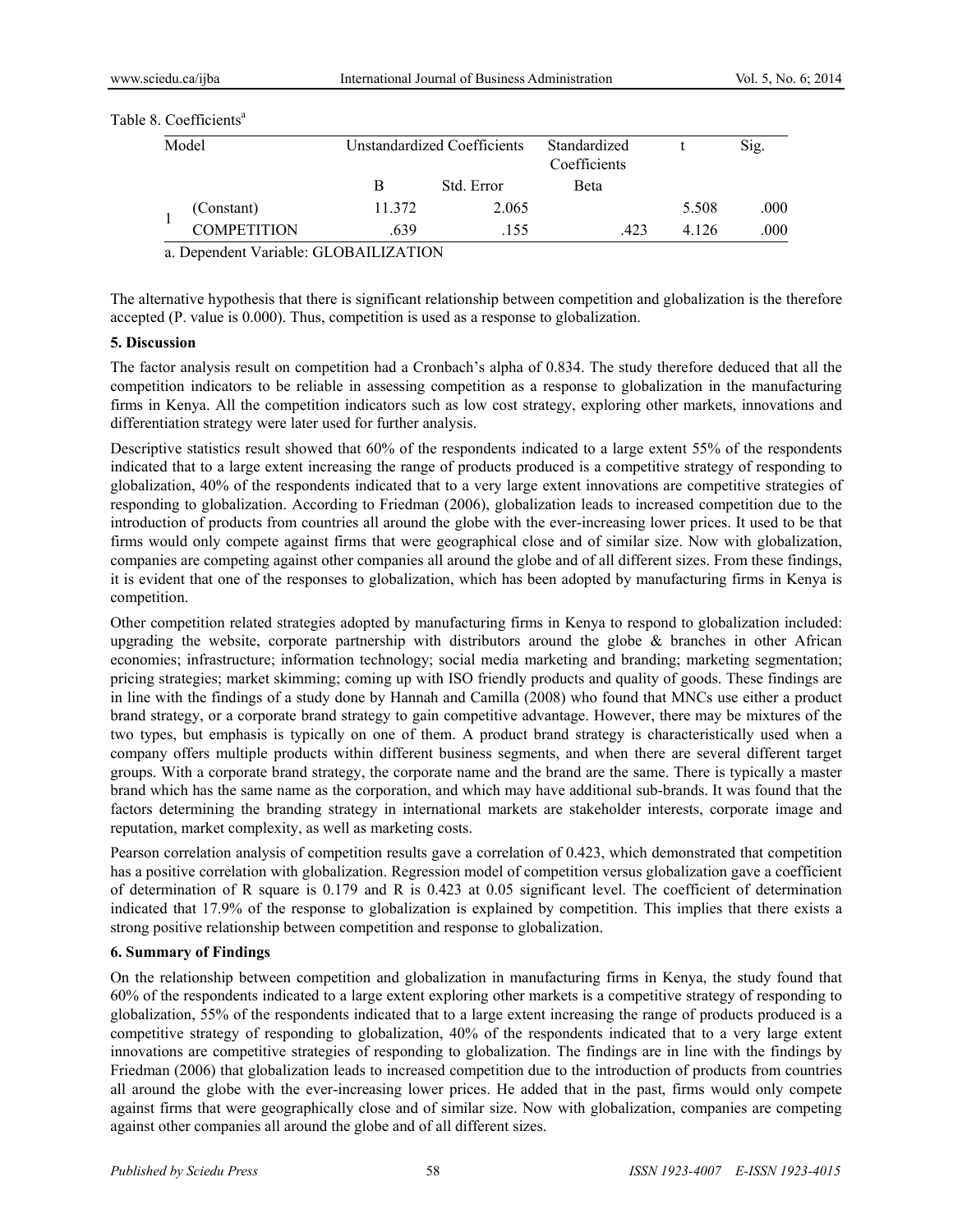The finding from correlation analysis showed that globalization has a positive relation with competition with a Pearson's Correlation Coefficient of 0.558 and 0.021 level of coefficient. The alternative hypothesis that there is significant relationship between competition and globalization is the therefore accepted (P. value is 0.000). Thus, competition is used as a response to globalization. These findings are in line with the findings by Aghion et al. (2005) who found that competition is expected to spur innovation by firms close to the efficient frontier (those with highest efficiency) while it discourages innovation by firms that are far from the frontier. Their predictions arose from a Schumpeterian model where incumbent firms that are closer to the frontier have an incentive to innovate when faced with potential (foreign) entrant in order to retain their market. Firms that are far from the frontier cannot compete with the more efficient entrant and competition simply reduces their expected benefits from innovation. Competition thus provides incentives for innovation for the more efficient domestic firms and a disincentive for the less efficient ones.

#### **7. Conclusions**

Competition was been found to be one of the key response strategies to globalization used by manufacturing firms in Kenya. Some aspects of competition strategies adopted by manufacturing firms in Kenya include: low cost strategy, exploring other markets, innovations and differentiation strategies. The findings of the study revealed that manufacturing firms in Kenya increase the range of products produced as a competitive response strategy to globalization. In line with these conclusions, the findings by other scholars reveal that globalization has led to increased competition due to the introduction of products from countries all around the globe with the ever-increasing lowering of prices. It used to be that firms would only compete against firms that were geographical close and of similar size. Now with globalization, companies are competing against other companies all around the globe and of all different sizes. The study thus concludes that competition is one of the key response strategies adopted by manufacturing firms in Kenya.

#### **8. Recommendations**

Manufacturing firms should reduce the direct cost such as energy while improving the market share. This can be done through innovation and outsourcing of functions which will be expensive to maintain within the organization. This will help in reducing the operation cost the giving the firms a competitive edge in the market. Manufacturing firms in Kenya should therefore any of the following four strategic postures to compete internationally: global standardization, internal strategy, localization strategy and transnational strategy to gain competitive advantage in the market.

#### **References**

- Aghion, P., Robin, B., Stephen, R., & Fabrizio, Z. (2005). Entry Liberalization and Inequality in Industrial Performance. *Journal of European Economic Association, Papers and Proceedings*, *3*(2-3), 291-302.
- Bernard, A. B., Jensen, J. B., & Schott, P. K. (2006). Survival of the best .t: Exposure to low-wage countries and the (uneven) growth of US manufacturing plants. *Journal of International Economics*, *68*(1), 219-237.
- Bloom, N., Draca, M., & Van-Reenen, J. (2008). *Trade induced technical change? The impact of Chinese imports on IT and innovation*. *Mimeo*. Mimeo.
- Crossman, A. (2013). Convergence theory. *About.com sociology*. Retrieved December 04, 2013, from http://sociology.about.com/od/C\_Index/g/Convergence-Theory.htm
- Enz, C. A. (2010). *Hospitality Strategic Management: Concepts and Cases* (2nd Editio.). Hoboken, NJ: John Wiley & Sons.
- Ervin, J., & Smith, Z. A. (2008). *Globalization: A Reference Handbook*. California: ABC-CLIO, Inc.
- Firestone, M., Butler, S., Hardy, P., & Karlin, A. (2009). *Lonely Planet* (e-Book Edi.). Nairobi, Kenya.
- Friedman, TL. (2006). *The World is Flat: A Brief History of the 21st Century.* Farrar, Stratus & Giroux, New York.
- Hair, J.F., Anderson, R.E., Tatham, R.L., & Black, W.C. (1998). *Multivariate data analysis with readings* (5th ed.). Englewood Cliffs, NJ: Prentice-Hall.
- Hanah, H., & Camillah, C. (2008). *Branding Strategies of MNCs in International Markets*. Lulea University of Technology.
- Hill, C., & Jones, G. (2010). *Strategic Management Theory: An Integrated Approach*. Mason, OH: South-Western Learning.